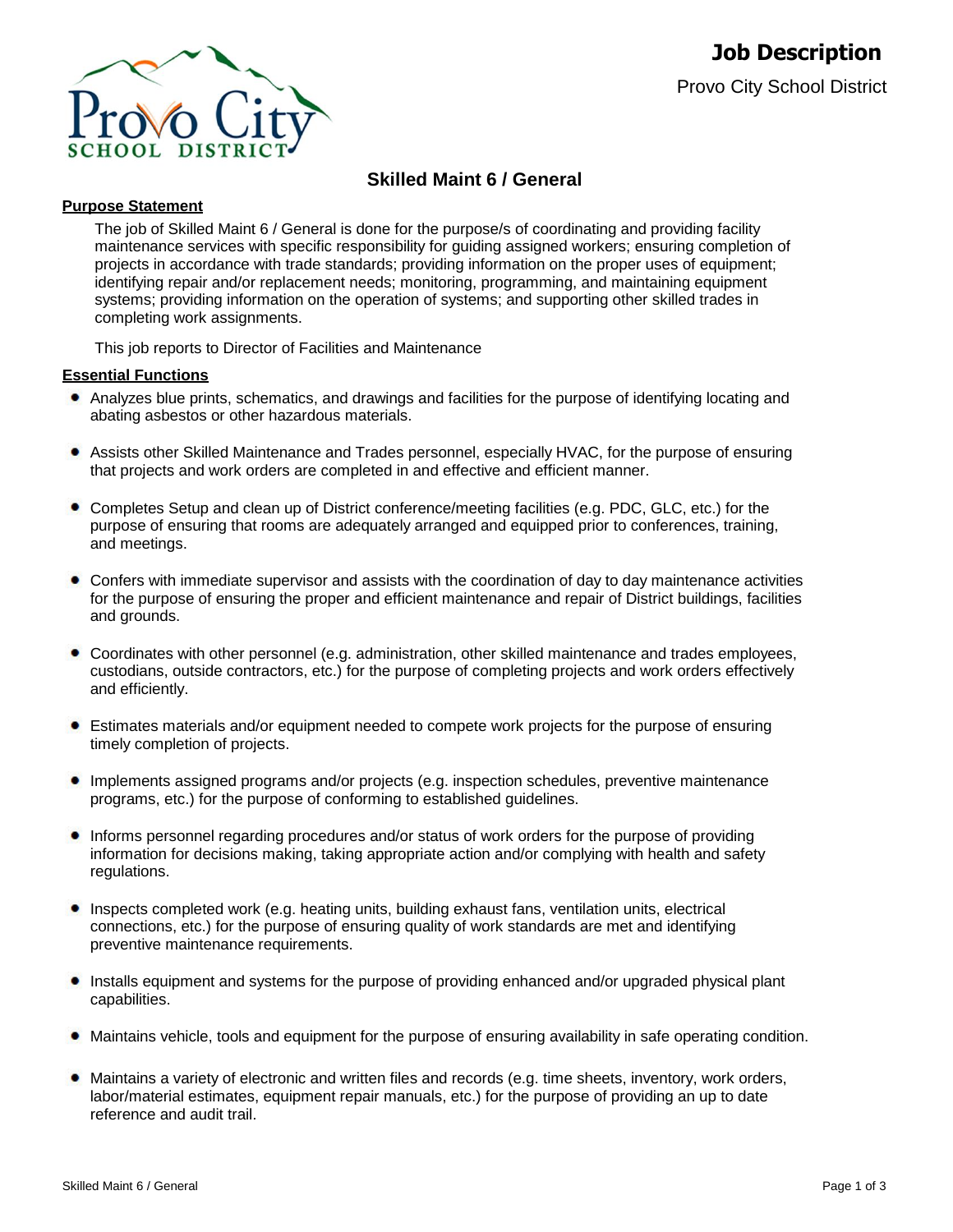- Monitors contract work for the purpose of ensuring contract terms are fulfilled and work standards are met.
- Oversees assigned personnel and the day to day activities and operations (e.g. painters, subcontractors, maintenance assistants, etc.) for the purpose of ensuring that assignments are completed in a safe, proper and timely manner and maximizing the efficiency of the workforce.
- Oversees exterior and interior painting projects in all District K-8 buildings for the purpose of ensuring attractive and well maintained physical facilities.
- Oversees the repair, removal and installation of flooring in District facilities for the purpose of ensuring an attractive, functional, and safe learning/work environment.
- Participates in meetings, workshops, trainings, and seminars for the purpose of conveying and/or gathering information required to perform job functions.
- **Performs routine and preventive maintenance for the purpose of ensuring the ongoing functioning of** facilities systems.
- Performs other related duties as assigned for the purpose of ensuring the efficient and effective functioning of the work unit.
- Procures equipment and supplies for the purpose of maintaining availability of required items in order to complete jobs efficiently.
- Recommends plans, policies, procedures and/or specific actions for the purpose of addressing department goals, objectives and work-related needs.
- Repairs and maintains the exteriors of District facilities (e.g. (exterior finishes, roofing, stairs and handrails, windows, etc.), etc.) for the purpose of ensuring attractive, safe, and compliant physical facilities.
- Repairs equipment systems and components and replaces obsolete equipment for the purpose of providing a optimum physical learning environment.
- Responds to emergency situations during and after hours for the purpose of resolving immediate safety concerns.
- $\bullet$ Serves as the EPA compliance officer for the purpose of ensuring compliance with Federal, State, and Local EPA standards and guidelines.
- Substitutes for custodial or maintenance staff as needed for the purpose of to eliminate disruption to the physical learning/working environment.
- Trains assigned personnel on procedures used for equipment repair for the purpose of developing their professional and safety awareness skills.
- Transports a variety of tools, equipment and supplies for the purpose of ensuring the availability of ۰ materials required at job site.

#### **Job Requirements: Minimum Qualifications**

#### **Skills, Knowledge and Abilities**

SKILLS are required to perform multiple, technical tasks with a need to occasionally upgrade skills in order to meet changing job conditions. Specific skill based competencies required to satisfactorily perform the functions of the job include: administer first aid, leadership, guiding others, handing hazardous materials, managing projects/programs, managing staff/performance, operating equipment, problem solving, training, supervision, use of technology.

KNOWLEDGE is required to perform algebra and/or geometry; read a variety of manuals, write documents following prescribed formats, and/or present information to others; and solve practical problems. Specific knowledge based competencies required to satisfactorily perform the functions of the job include: safety